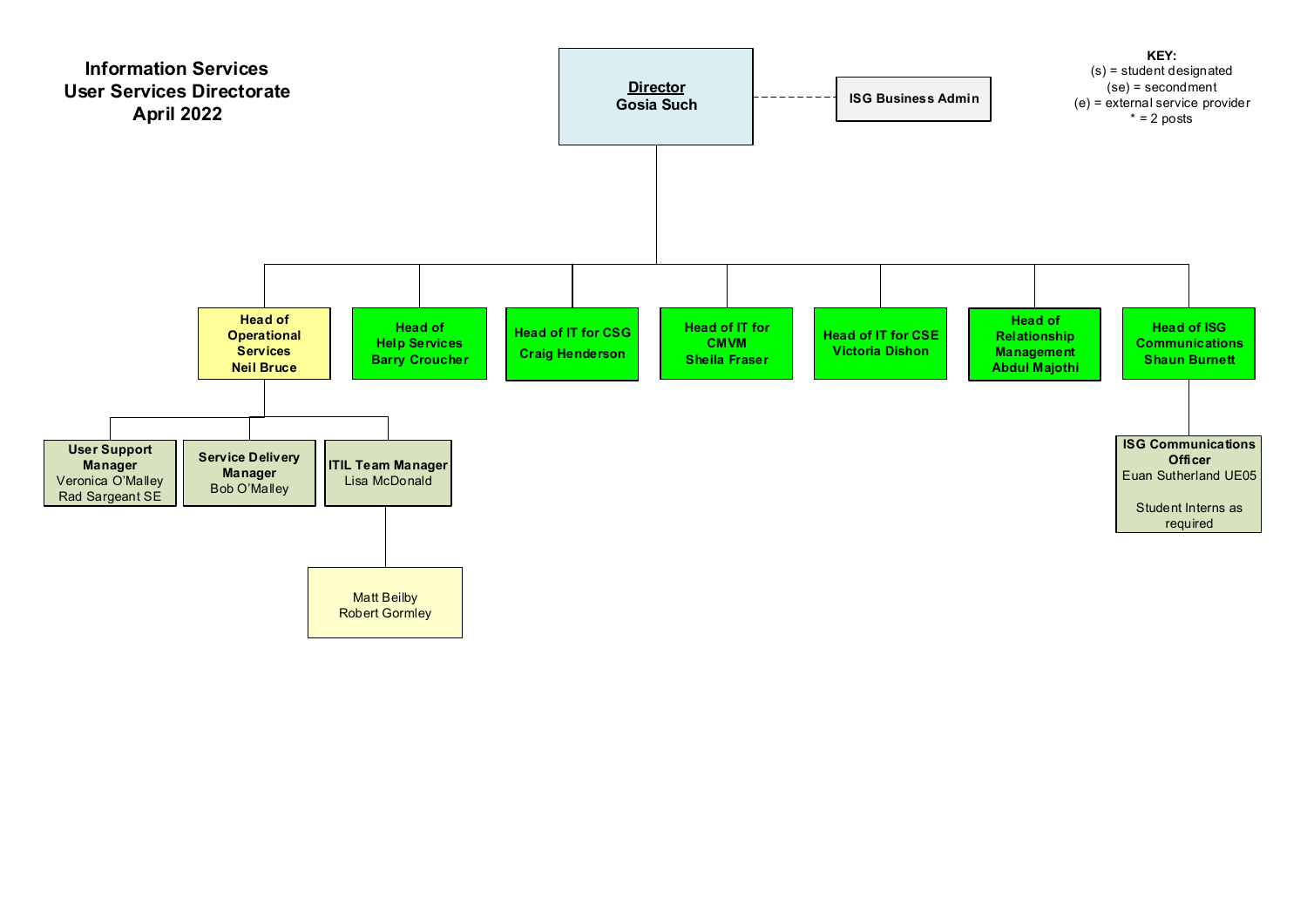

**Ad-hoc Student Helpers**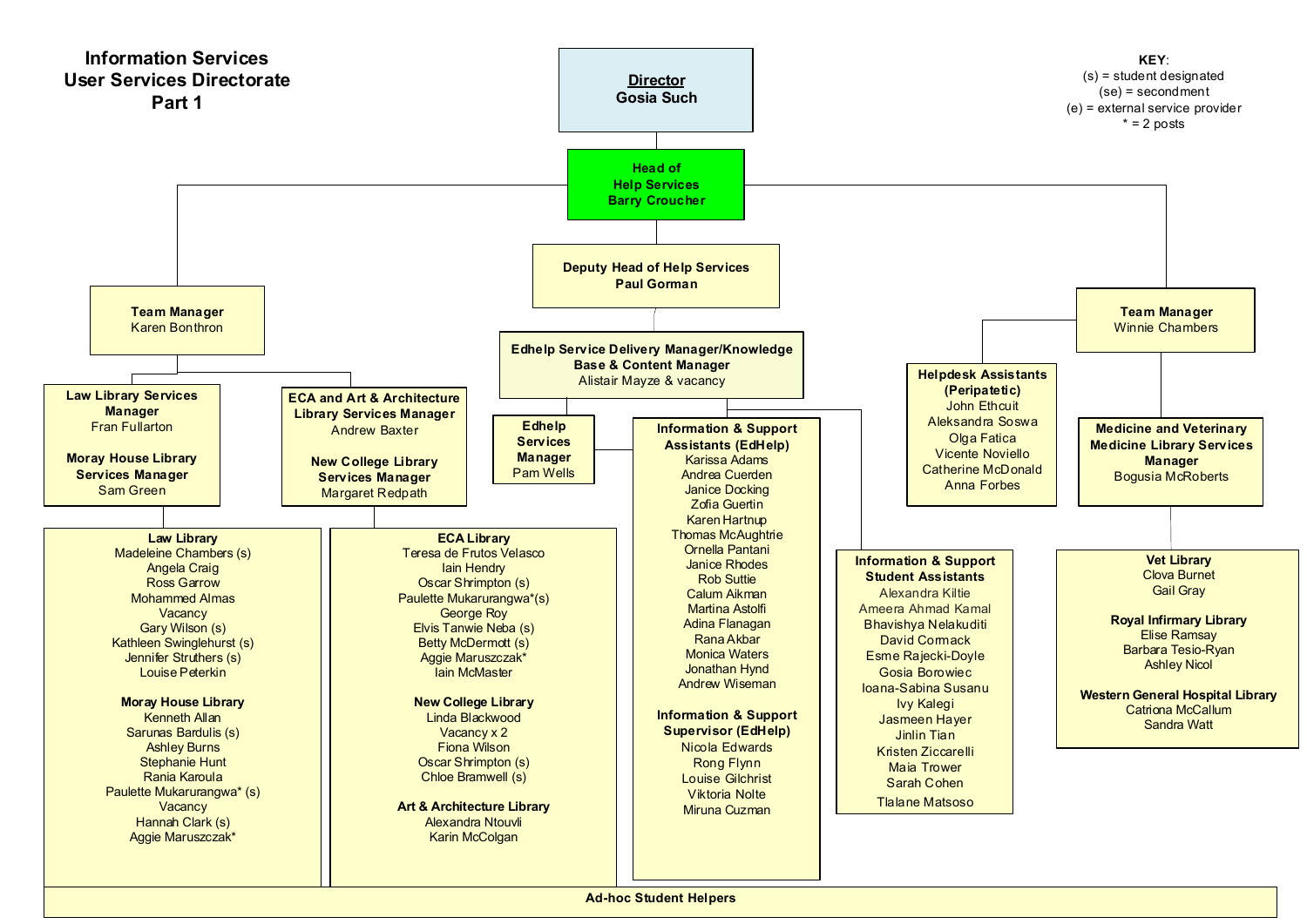